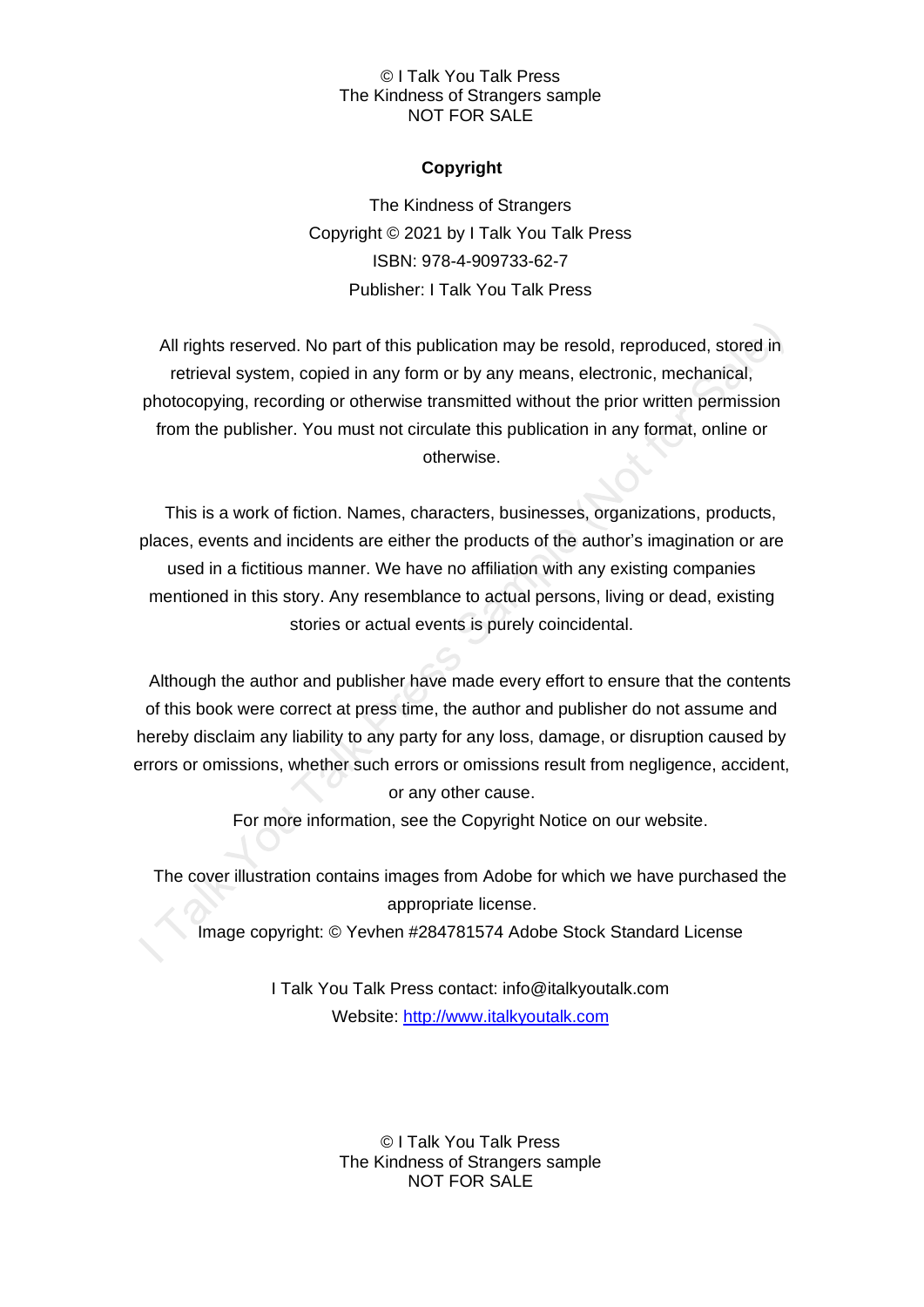#### © I Talk You Talk Press The Kindness of Strangers sample NOT FOR SALE

## **1. The woman in the supermarket**

Jenny was in the supermarket. She was with her son, Daniel. He was four years old. The supermarket was very busy. It was 6:00pm. Jenny finished work at 5:00pm. She picked up Daniel from the kindergarten. Then, she went to the supermarket.

"I want candy!" said Daniel. "I want candy! I want candy!"

"Be quiet," said Jenny. "I will get you some candy, but first, I have to buy food for 3018 dinner tonight."

"I want candy! I want candy now!" shouted Daniel.

"Wait! And please be quiet!" said Jenny.

Jenny went to the vegetable section and picked up some potatoes, carrots, onions and broccoli. She planned to make stew. It was winter, and she wanted to eat something warm. Then, she went to the milk section and picked up some milk. She bought some yoghurts for breakfast.

*I have chicken for the stew at home. But I need bread,* she thought.

She went to the bakery section. Daniel saw the cakes.

"I want cake! I want cake!" he shouted. People looked at him.

"Be quiet Daniel! I'll buy you some candy, but you can't have cake too!" said Jenny.

"But I want chocolate cake!" shouted Daniel.

*I want to get out of here quickly,* thought Jenny. She picked up some bread and put it in her shopping basket.

"I want that chocolate cake!" shouted Daniel. He started to cry.

Jenny walked to the juice section and got some orange juice.

"Now, we can go to the candy section," said Jenny.

"Yes!" said Daniel. He stopped crying and smiled.

They walked to the candy section.

"OK, you can choose one item," said Jenny. "Be quick."

Daniel looked at all the candy. Then, he chose a bag of chocolate.

"Do you want this?" asked Jenny. "OK, put it in the basket."

Daniel put it in the basket.

"OK, we are finished. Let's go to the checkout," said Jenny.

They walked through the supermarket to the checkout. There were long lines at all the checkout desks.

*Oh no!* thought Jenny. *There are so many people!* 

Jenny and Daniel got in line. After ten minutes, Daniel was tired.

© I Talk You Talk Press The Kindness of Strangers sample NOT FOR SALE